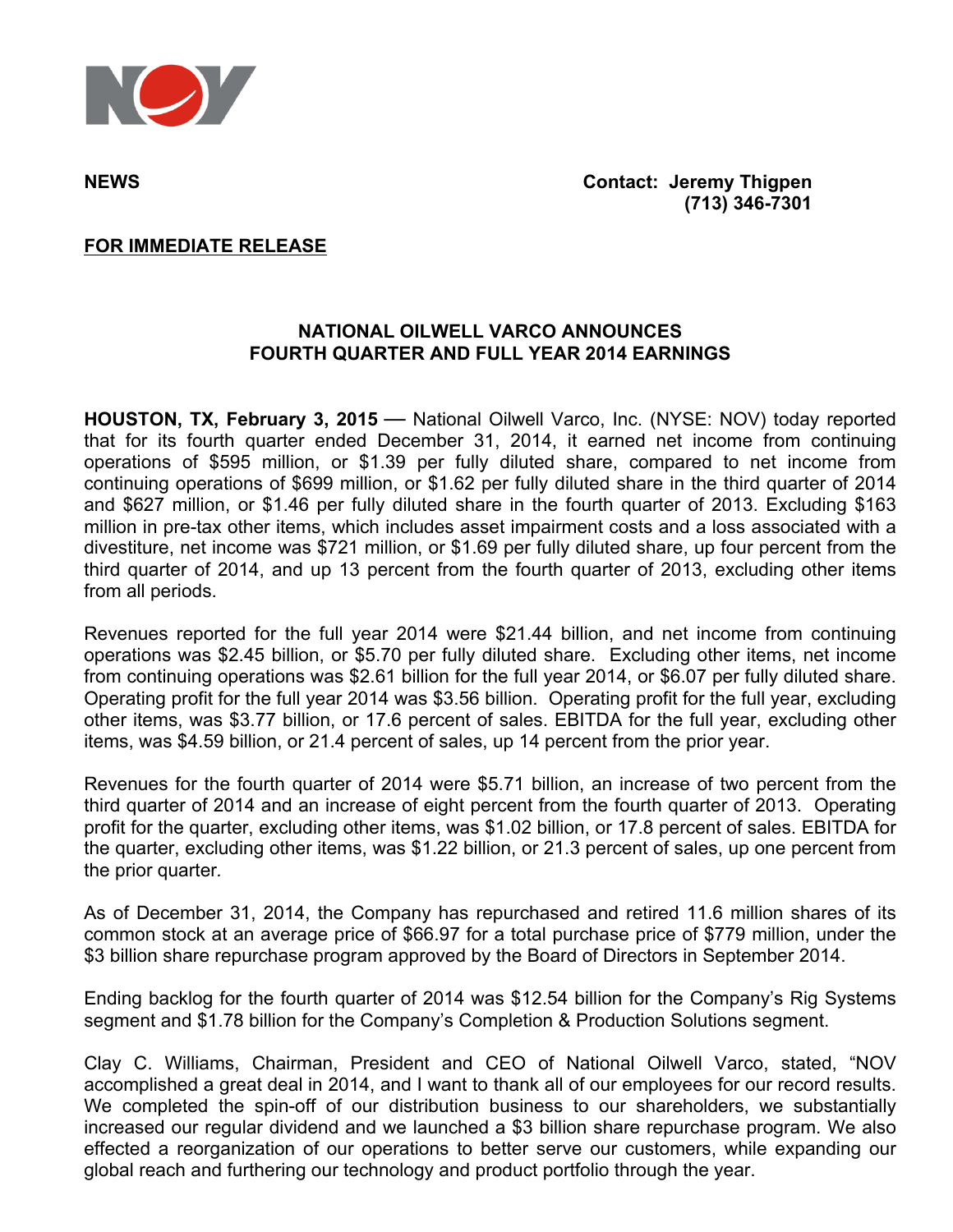Looking into 2015 we face a very challenging market. Our customers are sharply reducing their oilfield activity and expenditures. Nevertheless, NOV's strong backlog of capital equipment orders, our leading service and technology franchises, strong financial resources and positive cash flow position us well to navigate this cyclical decline. In the meantime we will continue to pursue strategic opportunities arising from the current market, to position the Company to emerge better and stronger from this cyclical decline."

# **Rig Systems**

Fourth quarter revenues for the Rig Systems segment were \$2.56 billion, a decrease of four percent from the third quarter of 2014 and an increase of seven percent from the fourth quarter of 2013. Operating profit for this segment was \$511 million, or 20.0 percent of sales. EBITDA for this segment was \$534 million, or 20.9 percent of sales. Revenue out of backlog for the segment was at \$2.27 billion.

Backlog for capital equipment orders for the Company's Rig Systems segment at December 31, 2014 was \$12.54 billion, down 13 percent from the third quarter of 2014, and down 17 percent from the end of the fourth quarter of 2013. New orders during the quarter were \$470 million.

## **Rig Aftermarket**

Fourth quarter revenues for the Rig Aftermarket segment were \$850 million, an increase of nearly two percent from the third quarter of 2014 and an increase of 12 percent from the fourth quarter of 2013. Operating profit for this segment was \$245 million, or 28.8 percent of sales. EBITDA for this segment was \$252 million, or 29.6 percent of sales.

## **Wellbore Technologies**

Revenues for the fourth quarter of the Wellbore Technologies segment were \$1.53 billion, an increase of four percent from the third quarter of 2014 and an increase of 12 percent from the fourth quarter of 2013. Operating profit for this segment was \$276 million, or 18.1 percent of sales. EBITDA for this segment was \$387 million, or 25.3 percent of sales.

## **Completion & Production Solutions**

The Completion & Production Solutions segment generated revenues of \$1.33 billion, an increase of 11 percent from the third quarter of 2014 and an increase of 15 percent from the fourth quarter of 2013. Operating profit for this segment was \$215 million, or 16.2 percent of sales. EBITDA for this segment was \$273 million, or 20.6 percent of sales.

Backlog for capital equipment orders for the Company's Completion & Production Solutions segment at December 31, 2014 was \$1.78 billion, down 15 percent from the third quarter of 2014, and up nine percent from the end of the fourth quarter of 2013. New orders during the quarter were \$469 million.

The Company has scheduled a conference call for February 3, 2015, at 8:00 a.m. Central Time to discuss fourth quarter results. The call will be broadcast through the Investor Relations link on National Oilwell Varco's web site at www.nov.com, and a replay will be available on the site for thirty days following the conference. Participants may also join the conference call by dialing **1- 800-447-0521 within North America** or **1-847-413-3238 outside of North America** five to ten minutes prior to the scheduled start time and asking for the "National Oilwell Varco Earnings Conference Call."

National Oilwell Varco is a worldwide leader in the design, manufacture and sale of equipment and components used in oil and gas drilling and production operations, and the provision of oilfield services to the upstream oil and gas industry.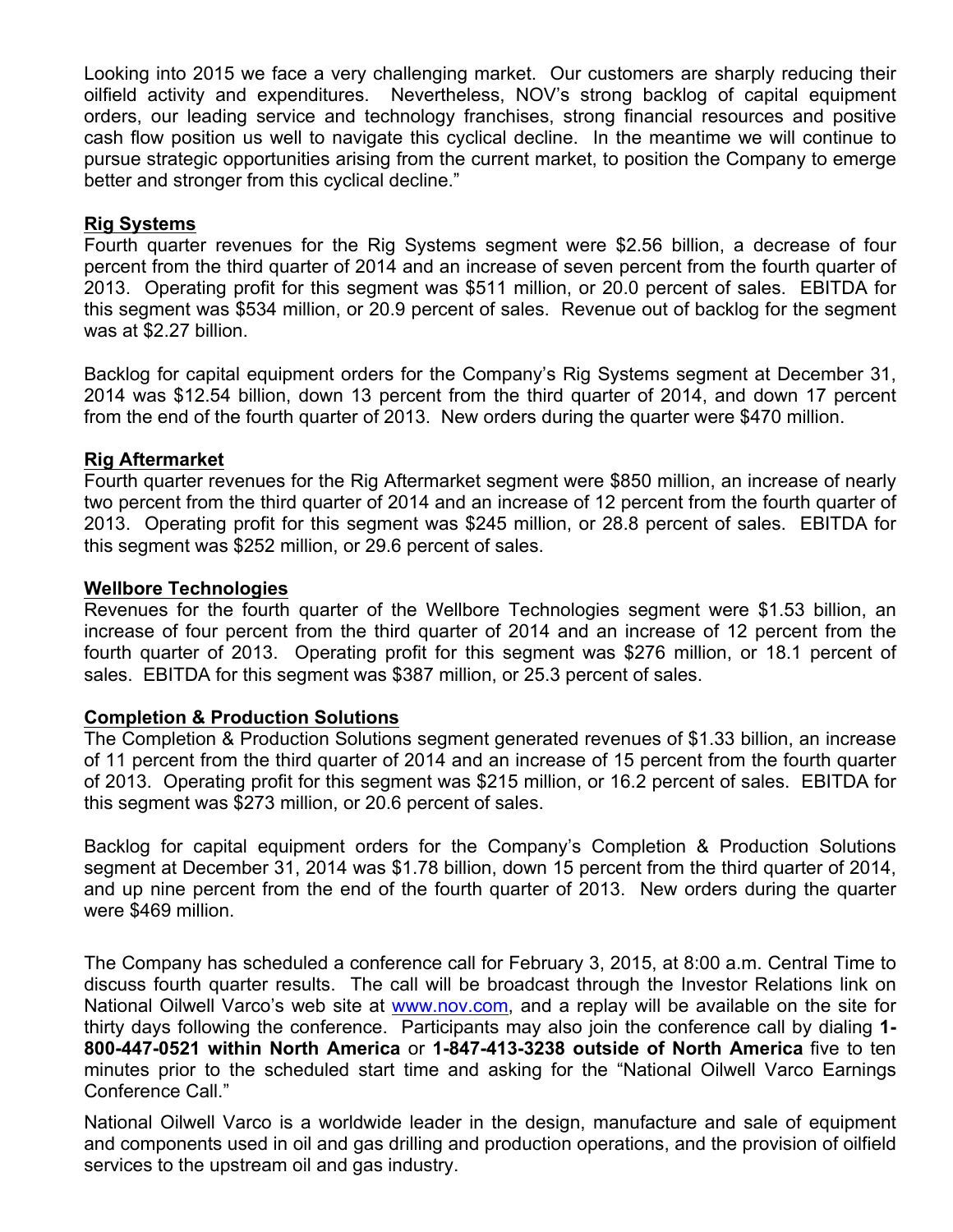Statements made in this press release that are forward-looking in nature are intended to be "forward-looking statements" within the meaning of Section 21E of the Securities Exchange Act of 1934 and may involve risks and uncertainties. These statements may differ materially from actual future events or results. Readers are referred to documents filed by National Oilwell Varco with the Securities and Exchange Commission, including the Annual Report on Form 10-K, which identify significant risk factors which could cause actual results to differ from those contained in the forward-looking statements.

- more -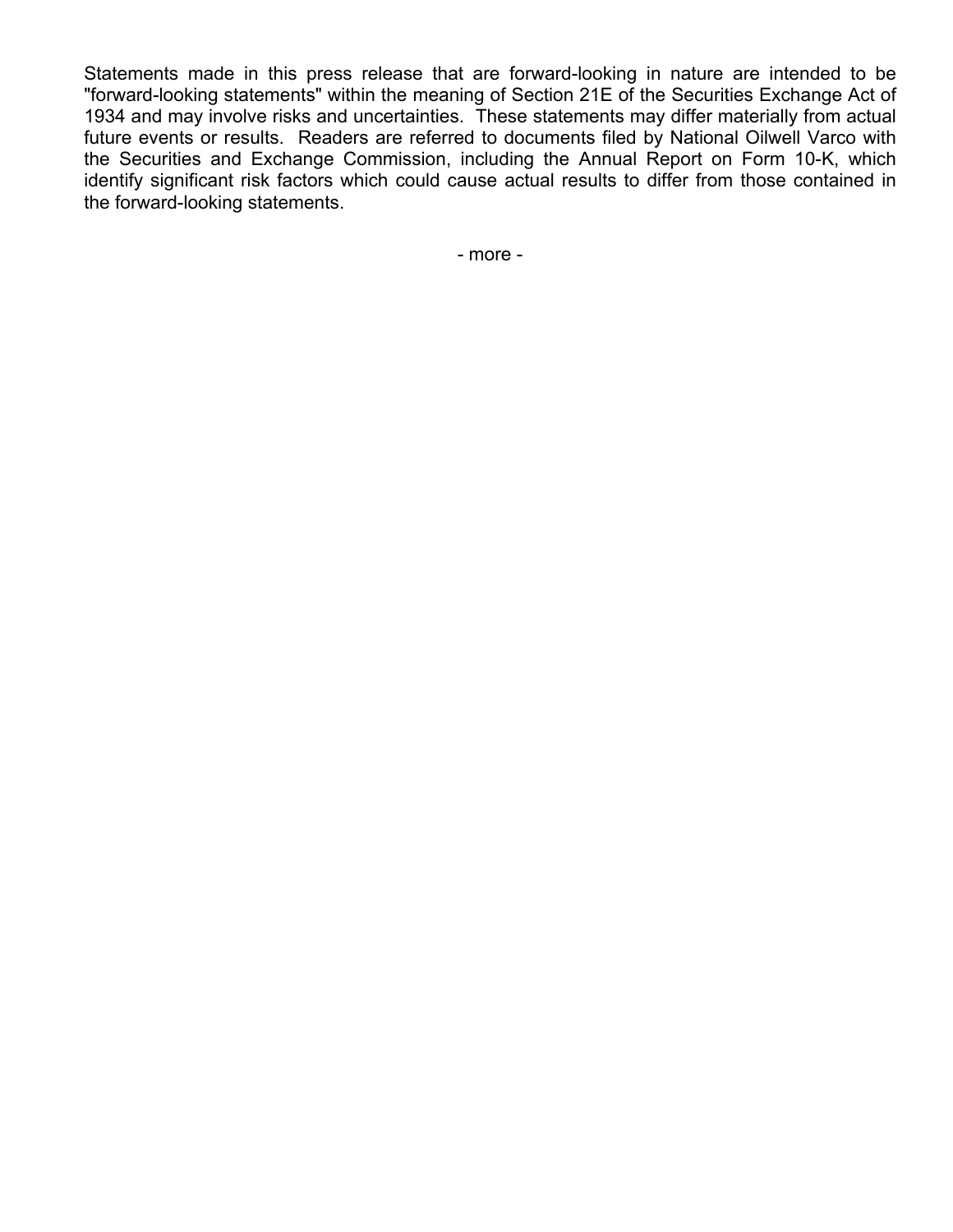### **NATIONAL OILWELL VARCO, INC. CONSOLIDATED BALANCE SHEETS (In millions, except share data)**

|                                                                                                                                                                                                                                                                                                                                                                                           | December 31,<br>2014<br>(Unaudited) |                                                         |             | December 31,<br>2013                                   |  |
|-------------------------------------------------------------------------------------------------------------------------------------------------------------------------------------------------------------------------------------------------------------------------------------------------------------------------------------------------------------------------------------------|-------------------------------------|---------------------------------------------------------|-------------|--------------------------------------------------------|--|
| <b>ASSETS</b>                                                                                                                                                                                                                                                                                                                                                                             |                                     |                                                         |             |                                                        |  |
| Current assets:<br>Cash and cash equivalents<br>Receivables, net<br>Inventories, net<br>Costs in excess of billings                                                                                                                                                                                                                                                                       | \$                                  | 3,536<br>4,416<br>5,281<br>1,878                        | \$          | 3,436<br>4,896<br>5,603<br>1,539                       |  |
| Deferred income taxes<br>Prepaid and other current assets<br>Total current assets                                                                                                                                                                                                                                                                                                         |                                     | 447<br>604<br>16,162                                    |             | 373<br>576<br>16,423                                   |  |
| Property, plant and equipment, net<br>Deferred income taxes<br>Goodwill<br>Intangibles, net<br>Investment in unconsolidated affiliates<br>Other assets                                                                                                                                                                                                                                    | $\mathbb{S}$                        | 3,362<br>503<br>8,539<br>4,444<br>362<br>190<br>33,562  | \$          | 3,408<br>372<br>9,049<br>5,055<br>390<br>115<br>34,812 |  |
| LIABILITIES AND STOCKHOLDERS' EQUITY                                                                                                                                                                                                                                                                                                                                                      |                                     |                                                         |             |                                                        |  |
| Current liabilities:<br>Accounts payable<br><b>Accrued liabilities</b><br>Billings in excess of costs<br>Current portion of long-term debt and short-term borrowings<br>Accrued income taxes<br>Deferred income taxes<br>Total current liabilities                                                                                                                                        | \$                                  | 1,189<br>3,518<br>1,775<br>152<br>431<br>309<br>7,374   | \$          | 1,275<br>2,763<br>1,771<br>1<br>556<br>312<br>6,678    |  |
| Long-term debt<br>Deferred income taxes<br>Other liabilities<br><b>Total liabilities</b>                                                                                                                                                                                                                                                                                                  |                                     | 3,014<br>1,972<br>430<br>12,790                         |             | 3,149<br>2,292<br>363<br>12,482                        |  |
| Commitments and contingencies                                                                                                                                                                                                                                                                                                                                                             |                                     |                                                         |             |                                                        |  |
| Stockholders' equity:<br>Common stock – par value $$.01; 1$ billion shares authorized; 418,977,608 and 428,433,703<br>shares issued and outstanding at December 31, 2014 and December 31, 2013<br>Additional paid-in capital<br>Accumulated other comprehensive loss<br>Retained earnings<br>Total Company stockholders' equity<br>Noncontrolling interests<br>Total stockholders' equity |                                     | 4<br>8,341<br>(834)<br>13,181<br>20,692<br>80<br>20,772 |             | 4<br>8,907<br>(4)<br>13,323<br>22,230<br>100<br>22,330 |  |
|                                                                                                                                                                                                                                                                                                                                                                                           | $\mathbb{S}$                        | 33,562                                                  | $\mathbb S$ | 34,812                                                 |  |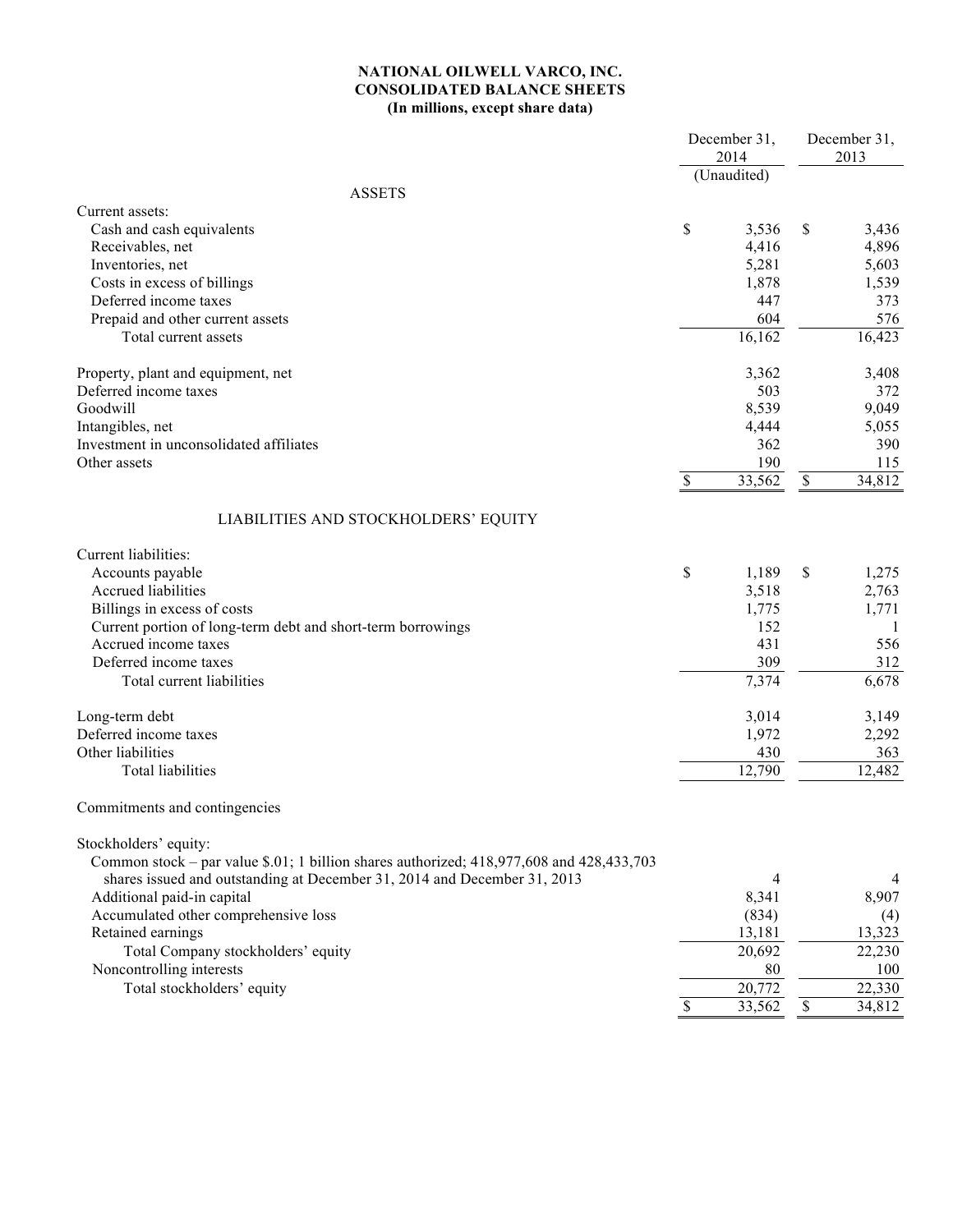### **NATIONAL OILWELL VARCO, INC. CONSOLIDATED STATEMENTS OF INCOME (Unaudited) (In millions, except per share data)**

| December 31<br>December 31<br>2014<br>2013<br>2014<br>2014<br>2013<br>Revenue:<br>\$<br>\$<br>\$<br>Rig Systems<br>2,561<br>\$<br>2,397<br>2,659<br>\$<br>9,848<br>8,450<br>Rig Aftermarket<br>850<br>759<br>837<br>3,222<br>2,692<br>Wellbore Technologies<br>5,722<br>1,529<br>1,371<br>1,469<br>5,109<br>Completion & Production Solutions<br>1,325<br>1,155<br>1,191<br>4,645<br>4,309<br>Eliminations<br>(556)<br>(380)<br>(569)<br>(1,997)<br>(1, 441)<br>5,709<br>5,302<br>5,587<br>21,440<br>19,119<br>Total revenue<br>5,076<br>Gross profit<br>1,546<br>1,407<br>1,524<br>5,816<br>Gross profit %<br>27.1%<br>27.3%<br>26.5%<br>27.1%<br>26.5%<br>Selling, general, and administrative<br>528<br>482<br>535<br>2,047<br>1,833<br>Other items<br>163<br>214<br>16<br>1<br>53<br>Operating profit<br>855<br>909<br>988<br>3,555<br>3,190<br>Interest and financial costs<br>(105)<br>(111)<br>(26)<br>(27)<br>(26)<br>Interest income<br>5<br>18<br>4<br>4<br>12<br>9<br>58<br>Equity income in unconsolidated affiliates<br>16<br>16<br>63<br>9<br>Other income (expense), net<br>(20)<br>(15)<br>(32)<br>(30)<br>830<br>887<br>984<br>Income before income taxes<br>3,494<br>3,124<br>Provision for income taxes<br>233<br>257<br>283<br>1,039<br>943<br>597<br>630<br>701<br>Income from continuing operations<br>2,455<br>2,181<br>Income from discontinued operations<br>31<br>52<br>147<br>597<br>661<br>701<br>Net income<br>2,507<br>2,328<br>$\mathfrak{Z}$<br>$\boldsymbol{2}$<br>Net income attributable to noncontrolling interests<br>$\overline{c}$<br>5<br>1<br>$\overline{\mathcal{E}}$<br>658<br>Net income attributable to Company<br>595<br>\$<br>\$<br>699<br>2,502<br>\$<br>$\overline{\mathcal{L}}$<br>2,327<br>Per share data:<br>Basic:<br>Income from continuing operations<br>\$<br>5.11<br>1.39<br>\$<br>1.47<br>\$<br>1.63<br>5.73<br>\$<br>\$<br>Income from discontinued operations<br>$\frac{\mathcal{S}}{\mathcal{S}}$<br>$\mathbb S$<br>$\frac{1}{2}$<br>\$<br>$0.07\,$<br>\$<br>0.12<br>0.35<br>$\mathbb{S}$<br>Net income attributable to Company<br>$\mathbb S$<br>\$<br>\$<br>\$<br>1.39<br>1.54<br>1.63<br>5.85<br>5.46<br>Diluted:<br>Income from continuing operations<br>$\frac{1}{2}$<br>1.39<br>1.46<br>1.62<br>5.70<br>$\frac{1}{2}$<br>5.09<br>\$<br>\$<br>\$<br>\$<br>$\mathbb S$<br>$\mathbb S$<br>$\frac{1}{2}$<br>Income from discontinued operations<br>0.07<br>\$<br>0.12<br>0.35<br>$\blacksquare$<br>$\blacksquare$<br>\$<br>Net income attributable to Company<br>\$<br>$\mathbb S$<br>\$<br>\$<br>1.39<br>1.53<br>1.62<br>5.82<br>5.44<br>Weighted average shares outstanding:<br><b>Basic</b><br>427<br>429<br>428<br>427<br>426<br>Diluted<br>429<br>428<br>431<br>430<br>428 |  | Three Months Ended |  |  |  |               |  | Years Ended |  |  |  |  |  |
|------------------------------------------------------------------------------------------------------------------------------------------------------------------------------------------------------------------------------------------------------------------------------------------------------------------------------------------------------------------------------------------------------------------------------------------------------------------------------------------------------------------------------------------------------------------------------------------------------------------------------------------------------------------------------------------------------------------------------------------------------------------------------------------------------------------------------------------------------------------------------------------------------------------------------------------------------------------------------------------------------------------------------------------------------------------------------------------------------------------------------------------------------------------------------------------------------------------------------------------------------------------------------------------------------------------------------------------------------------------------------------------------------------------------------------------------------------------------------------------------------------------------------------------------------------------------------------------------------------------------------------------------------------------------------------------------------------------------------------------------------------------------------------------------------------------------------------------------------------------------------------------------------------------------------------------------------------------------------------------------------------------------------------------------------------------------------------------------------------------------------------------------------------------------------------------------------------------------------------------------------------------------------------------------------------------------------------------------------------------------------------------------------------------------------------------------------------------------------------------------------------------------------------------------------------------------------------------------------------------------------------------------------------------------------------------------------------------------------------------------|--|--------------------|--|--|--|---------------|--|-------------|--|--|--|--|--|
|                                                                                                                                                                                                                                                                                                                                                                                                                                                                                                                                                                                                                                                                                                                                                                                                                                                                                                                                                                                                                                                                                                                                                                                                                                                                                                                                                                                                                                                                                                                                                                                                                                                                                                                                                                                                                                                                                                                                                                                                                                                                                                                                                                                                                                                                                                                                                                                                                                                                                                                                                                                                                                                                                                                                                |  |                    |  |  |  | September 30, |  |             |  |  |  |  |  |
|                                                                                                                                                                                                                                                                                                                                                                                                                                                                                                                                                                                                                                                                                                                                                                                                                                                                                                                                                                                                                                                                                                                                                                                                                                                                                                                                                                                                                                                                                                                                                                                                                                                                                                                                                                                                                                                                                                                                                                                                                                                                                                                                                                                                                                                                                                                                                                                                                                                                                                                                                                                                                                                                                                                                                |  |                    |  |  |  |               |  |             |  |  |  |  |  |
|                                                                                                                                                                                                                                                                                                                                                                                                                                                                                                                                                                                                                                                                                                                                                                                                                                                                                                                                                                                                                                                                                                                                                                                                                                                                                                                                                                                                                                                                                                                                                                                                                                                                                                                                                                                                                                                                                                                                                                                                                                                                                                                                                                                                                                                                                                                                                                                                                                                                                                                                                                                                                                                                                                                                                |  |                    |  |  |  |               |  |             |  |  |  |  |  |
|                                                                                                                                                                                                                                                                                                                                                                                                                                                                                                                                                                                                                                                                                                                                                                                                                                                                                                                                                                                                                                                                                                                                                                                                                                                                                                                                                                                                                                                                                                                                                                                                                                                                                                                                                                                                                                                                                                                                                                                                                                                                                                                                                                                                                                                                                                                                                                                                                                                                                                                                                                                                                                                                                                                                                |  |                    |  |  |  |               |  |             |  |  |  |  |  |
|                                                                                                                                                                                                                                                                                                                                                                                                                                                                                                                                                                                                                                                                                                                                                                                                                                                                                                                                                                                                                                                                                                                                                                                                                                                                                                                                                                                                                                                                                                                                                                                                                                                                                                                                                                                                                                                                                                                                                                                                                                                                                                                                                                                                                                                                                                                                                                                                                                                                                                                                                                                                                                                                                                                                                |  |                    |  |  |  |               |  |             |  |  |  |  |  |
|                                                                                                                                                                                                                                                                                                                                                                                                                                                                                                                                                                                                                                                                                                                                                                                                                                                                                                                                                                                                                                                                                                                                                                                                                                                                                                                                                                                                                                                                                                                                                                                                                                                                                                                                                                                                                                                                                                                                                                                                                                                                                                                                                                                                                                                                                                                                                                                                                                                                                                                                                                                                                                                                                                                                                |  |                    |  |  |  |               |  |             |  |  |  |  |  |
|                                                                                                                                                                                                                                                                                                                                                                                                                                                                                                                                                                                                                                                                                                                                                                                                                                                                                                                                                                                                                                                                                                                                                                                                                                                                                                                                                                                                                                                                                                                                                                                                                                                                                                                                                                                                                                                                                                                                                                                                                                                                                                                                                                                                                                                                                                                                                                                                                                                                                                                                                                                                                                                                                                                                                |  |                    |  |  |  |               |  |             |  |  |  |  |  |
|                                                                                                                                                                                                                                                                                                                                                                                                                                                                                                                                                                                                                                                                                                                                                                                                                                                                                                                                                                                                                                                                                                                                                                                                                                                                                                                                                                                                                                                                                                                                                                                                                                                                                                                                                                                                                                                                                                                                                                                                                                                                                                                                                                                                                                                                                                                                                                                                                                                                                                                                                                                                                                                                                                                                                |  |                    |  |  |  |               |  |             |  |  |  |  |  |
|                                                                                                                                                                                                                                                                                                                                                                                                                                                                                                                                                                                                                                                                                                                                                                                                                                                                                                                                                                                                                                                                                                                                                                                                                                                                                                                                                                                                                                                                                                                                                                                                                                                                                                                                                                                                                                                                                                                                                                                                                                                                                                                                                                                                                                                                                                                                                                                                                                                                                                                                                                                                                                                                                                                                                |  |                    |  |  |  |               |  |             |  |  |  |  |  |
|                                                                                                                                                                                                                                                                                                                                                                                                                                                                                                                                                                                                                                                                                                                                                                                                                                                                                                                                                                                                                                                                                                                                                                                                                                                                                                                                                                                                                                                                                                                                                                                                                                                                                                                                                                                                                                                                                                                                                                                                                                                                                                                                                                                                                                                                                                                                                                                                                                                                                                                                                                                                                                                                                                                                                |  |                    |  |  |  |               |  |             |  |  |  |  |  |
|                                                                                                                                                                                                                                                                                                                                                                                                                                                                                                                                                                                                                                                                                                                                                                                                                                                                                                                                                                                                                                                                                                                                                                                                                                                                                                                                                                                                                                                                                                                                                                                                                                                                                                                                                                                                                                                                                                                                                                                                                                                                                                                                                                                                                                                                                                                                                                                                                                                                                                                                                                                                                                                                                                                                                |  |                    |  |  |  |               |  |             |  |  |  |  |  |
|                                                                                                                                                                                                                                                                                                                                                                                                                                                                                                                                                                                                                                                                                                                                                                                                                                                                                                                                                                                                                                                                                                                                                                                                                                                                                                                                                                                                                                                                                                                                                                                                                                                                                                                                                                                                                                                                                                                                                                                                                                                                                                                                                                                                                                                                                                                                                                                                                                                                                                                                                                                                                                                                                                                                                |  |                    |  |  |  |               |  |             |  |  |  |  |  |
|                                                                                                                                                                                                                                                                                                                                                                                                                                                                                                                                                                                                                                                                                                                                                                                                                                                                                                                                                                                                                                                                                                                                                                                                                                                                                                                                                                                                                                                                                                                                                                                                                                                                                                                                                                                                                                                                                                                                                                                                                                                                                                                                                                                                                                                                                                                                                                                                                                                                                                                                                                                                                                                                                                                                                |  |                    |  |  |  |               |  |             |  |  |  |  |  |
|                                                                                                                                                                                                                                                                                                                                                                                                                                                                                                                                                                                                                                                                                                                                                                                                                                                                                                                                                                                                                                                                                                                                                                                                                                                                                                                                                                                                                                                                                                                                                                                                                                                                                                                                                                                                                                                                                                                                                                                                                                                                                                                                                                                                                                                                                                                                                                                                                                                                                                                                                                                                                                                                                                                                                |  |                    |  |  |  |               |  |             |  |  |  |  |  |
|                                                                                                                                                                                                                                                                                                                                                                                                                                                                                                                                                                                                                                                                                                                                                                                                                                                                                                                                                                                                                                                                                                                                                                                                                                                                                                                                                                                                                                                                                                                                                                                                                                                                                                                                                                                                                                                                                                                                                                                                                                                                                                                                                                                                                                                                                                                                                                                                                                                                                                                                                                                                                                                                                                                                                |  |                    |  |  |  |               |  |             |  |  |  |  |  |
|                                                                                                                                                                                                                                                                                                                                                                                                                                                                                                                                                                                                                                                                                                                                                                                                                                                                                                                                                                                                                                                                                                                                                                                                                                                                                                                                                                                                                                                                                                                                                                                                                                                                                                                                                                                                                                                                                                                                                                                                                                                                                                                                                                                                                                                                                                                                                                                                                                                                                                                                                                                                                                                                                                                                                |  |                    |  |  |  |               |  |             |  |  |  |  |  |
|                                                                                                                                                                                                                                                                                                                                                                                                                                                                                                                                                                                                                                                                                                                                                                                                                                                                                                                                                                                                                                                                                                                                                                                                                                                                                                                                                                                                                                                                                                                                                                                                                                                                                                                                                                                                                                                                                                                                                                                                                                                                                                                                                                                                                                                                                                                                                                                                                                                                                                                                                                                                                                                                                                                                                |  |                    |  |  |  |               |  |             |  |  |  |  |  |
|                                                                                                                                                                                                                                                                                                                                                                                                                                                                                                                                                                                                                                                                                                                                                                                                                                                                                                                                                                                                                                                                                                                                                                                                                                                                                                                                                                                                                                                                                                                                                                                                                                                                                                                                                                                                                                                                                                                                                                                                                                                                                                                                                                                                                                                                                                                                                                                                                                                                                                                                                                                                                                                                                                                                                |  |                    |  |  |  |               |  |             |  |  |  |  |  |
|                                                                                                                                                                                                                                                                                                                                                                                                                                                                                                                                                                                                                                                                                                                                                                                                                                                                                                                                                                                                                                                                                                                                                                                                                                                                                                                                                                                                                                                                                                                                                                                                                                                                                                                                                                                                                                                                                                                                                                                                                                                                                                                                                                                                                                                                                                                                                                                                                                                                                                                                                                                                                                                                                                                                                |  |                    |  |  |  |               |  |             |  |  |  |  |  |
|                                                                                                                                                                                                                                                                                                                                                                                                                                                                                                                                                                                                                                                                                                                                                                                                                                                                                                                                                                                                                                                                                                                                                                                                                                                                                                                                                                                                                                                                                                                                                                                                                                                                                                                                                                                                                                                                                                                                                                                                                                                                                                                                                                                                                                                                                                                                                                                                                                                                                                                                                                                                                                                                                                                                                |  |                    |  |  |  |               |  |             |  |  |  |  |  |
|                                                                                                                                                                                                                                                                                                                                                                                                                                                                                                                                                                                                                                                                                                                                                                                                                                                                                                                                                                                                                                                                                                                                                                                                                                                                                                                                                                                                                                                                                                                                                                                                                                                                                                                                                                                                                                                                                                                                                                                                                                                                                                                                                                                                                                                                                                                                                                                                                                                                                                                                                                                                                                                                                                                                                |  |                    |  |  |  |               |  |             |  |  |  |  |  |
|                                                                                                                                                                                                                                                                                                                                                                                                                                                                                                                                                                                                                                                                                                                                                                                                                                                                                                                                                                                                                                                                                                                                                                                                                                                                                                                                                                                                                                                                                                                                                                                                                                                                                                                                                                                                                                                                                                                                                                                                                                                                                                                                                                                                                                                                                                                                                                                                                                                                                                                                                                                                                                                                                                                                                |  |                    |  |  |  |               |  |             |  |  |  |  |  |
|                                                                                                                                                                                                                                                                                                                                                                                                                                                                                                                                                                                                                                                                                                                                                                                                                                                                                                                                                                                                                                                                                                                                                                                                                                                                                                                                                                                                                                                                                                                                                                                                                                                                                                                                                                                                                                                                                                                                                                                                                                                                                                                                                                                                                                                                                                                                                                                                                                                                                                                                                                                                                                                                                                                                                |  |                    |  |  |  |               |  |             |  |  |  |  |  |
|                                                                                                                                                                                                                                                                                                                                                                                                                                                                                                                                                                                                                                                                                                                                                                                                                                                                                                                                                                                                                                                                                                                                                                                                                                                                                                                                                                                                                                                                                                                                                                                                                                                                                                                                                                                                                                                                                                                                                                                                                                                                                                                                                                                                                                                                                                                                                                                                                                                                                                                                                                                                                                                                                                                                                |  |                    |  |  |  |               |  |             |  |  |  |  |  |
|                                                                                                                                                                                                                                                                                                                                                                                                                                                                                                                                                                                                                                                                                                                                                                                                                                                                                                                                                                                                                                                                                                                                                                                                                                                                                                                                                                                                                                                                                                                                                                                                                                                                                                                                                                                                                                                                                                                                                                                                                                                                                                                                                                                                                                                                                                                                                                                                                                                                                                                                                                                                                                                                                                                                                |  |                    |  |  |  |               |  |             |  |  |  |  |  |
|                                                                                                                                                                                                                                                                                                                                                                                                                                                                                                                                                                                                                                                                                                                                                                                                                                                                                                                                                                                                                                                                                                                                                                                                                                                                                                                                                                                                                                                                                                                                                                                                                                                                                                                                                                                                                                                                                                                                                                                                                                                                                                                                                                                                                                                                                                                                                                                                                                                                                                                                                                                                                                                                                                                                                |  |                    |  |  |  |               |  |             |  |  |  |  |  |
|                                                                                                                                                                                                                                                                                                                                                                                                                                                                                                                                                                                                                                                                                                                                                                                                                                                                                                                                                                                                                                                                                                                                                                                                                                                                                                                                                                                                                                                                                                                                                                                                                                                                                                                                                                                                                                                                                                                                                                                                                                                                                                                                                                                                                                                                                                                                                                                                                                                                                                                                                                                                                                                                                                                                                |  |                    |  |  |  |               |  |             |  |  |  |  |  |
|                                                                                                                                                                                                                                                                                                                                                                                                                                                                                                                                                                                                                                                                                                                                                                                                                                                                                                                                                                                                                                                                                                                                                                                                                                                                                                                                                                                                                                                                                                                                                                                                                                                                                                                                                                                                                                                                                                                                                                                                                                                                                                                                                                                                                                                                                                                                                                                                                                                                                                                                                                                                                                                                                                                                                |  |                    |  |  |  |               |  |             |  |  |  |  |  |
|                                                                                                                                                                                                                                                                                                                                                                                                                                                                                                                                                                                                                                                                                                                                                                                                                                                                                                                                                                                                                                                                                                                                                                                                                                                                                                                                                                                                                                                                                                                                                                                                                                                                                                                                                                                                                                                                                                                                                                                                                                                                                                                                                                                                                                                                                                                                                                                                                                                                                                                                                                                                                                                                                                                                                |  |                    |  |  |  |               |  |             |  |  |  |  |  |
|                                                                                                                                                                                                                                                                                                                                                                                                                                                                                                                                                                                                                                                                                                                                                                                                                                                                                                                                                                                                                                                                                                                                                                                                                                                                                                                                                                                                                                                                                                                                                                                                                                                                                                                                                                                                                                                                                                                                                                                                                                                                                                                                                                                                                                                                                                                                                                                                                                                                                                                                                                                                                                                                                                                                                |  |                    |  |  |  |               |  |             |  |  |  |  |  |
|                                                                                                                                                                                                                                                                                                                                                                                                                                                                                                                                                                                                                                                                                                                                                                                                                                                                                                                                                                                                                                                                                                                                                                                                                                                                                                                                                                                                                                                                                                                                                                                                                                                                                                                                                                                                                                                                                                                                                                                                                                                                                                                                                                                                                                                                                                                                                                                                                                                                                                                                                                                                                                                                                                                                                |  |                    |  |  |  |               |  |             |  |  |  |  |  |
|                                                                                                                                                                                                                                                                                                                                                                                                                                                                                                                                                                                                                                                                                                                                                                                                                                                                                                                                                                                                                                                                                                                                                                                                                                                                                                                                                                                                                                                                                                                                                                                                                                                                                                                                                                                                                                                                                                                                                                                                                                                                                                                                                                                                                                                                                                                                                                                                                                                                                                                                                                                                                                                                                                                                                |  |                    |  |  |  |               |  |             |  |  |  |  |  |
|                                                                                                                                                                                                                                                                                                                                                                                                                                                                                                                                                                                                                                                                                                                                                                                                                                                                                                                                                                                                                                                                                                                                                                                                                                                                                                                                                                                                                                                                                                                                                                                                                                                                                                                                                                                                                                                                                                                                                                                                                                                                                                                                                                                                                                                                                                                                                                                                                                                                                                                                                                                                                                                                                                                                                |  |                    |  |  |  |               |  |             |  |  |  |  |  |
|                                                                                                                                                                                                                                                                                                                                                                                                                                                                                                                                                                                                                                                                                                                                                                                                                                                                                                                                                                                                                                                                                                                                                                                                                                                                                                                                                                                                                                                                                                                                                                                                                                                                                                                                                                                                                                                                                                                                                                                                                                                                                                                                                                                                                                                                                                                                                                                                                                                                                                                                                                                                                                                                                                                                                |  |                    |  |  |  |               |  |             |  |  |  |  |  |
|                                                                                                                                                                                                                                                                                                                                                                                                                                                                                                                                                                                                                                                                                                                                                                                                                                                                                                                                                                                                                                                                                                                                                                                                                                                                                                                                                                                                                                                                                                                                                                                                                                                                                                                                                                                                                                                                                                                                                                                                                                                                                                                                                                                                                                                                                                                                                                                                                                                                                                                                                                                                                                                                                                                                                |  |                    |  |  |  |               |  |             |  |  |  |  |  |
|                                                                                                                                                                                                                                                                                                                                                                                                                                                                                                                                                                                                                                                                                                                                                                                                                                                                                                                                                                                                                                                                                                                                                                                                                                                                                                                                                                                                                                                                                                                                                                                                                                                                                                                                                                                                                                                                                                                                                                                                                                                                                                                                                                                                                                                                                                                                                                                                                                                                                                                                                                                                                                                                                                                                                |  |                    |  |  |  |               |  |             |  |  |  |  |  |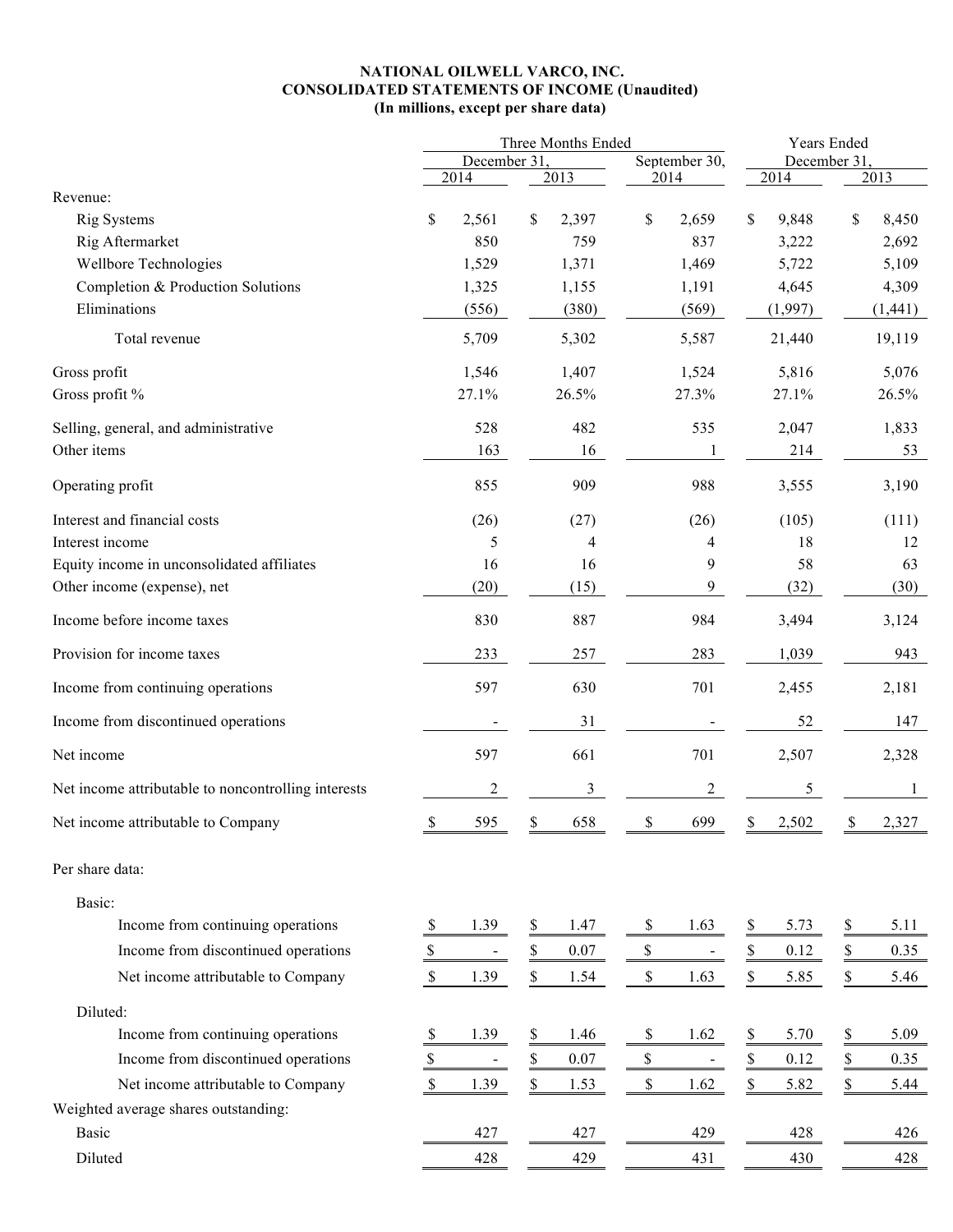### **NATIONAL OILWELL VARCO, INC. OPERATING PROFIT – AS ADJUSTED SUPPLEMENTAL SCHEDULE (Unaudited) (In millions)**

|                                               |              |       |              | Three Months Ended |             | Years Ended   |              |             |              |         |  |
|-----------------------------------------------|--------------|-------|--------------|--------------------|-------------|---------------|--------------|-------------|--------------|---------|--|
|                                               |              |       | December 31. |                    |             | September 30, |              | December 31 |              |         |  |
|                                               |              | 2014  |              | $\sqrt{2013}$      |             | 2014          |              | 2014        |              | 2013    |  |
| Revenue:                                      |              |       |              |                    |             |               |              |             |              |         |  |
| Rig Systems                                   | $\mathbb{S}$ | 2,561 | \$           | 2,397              | \$          | 2,659         | $\mathbb S$  | 9,848       | \$           | 8,450   |  |
| Rig Aftermarket                               |              | 850   |              | 759                |             | 837           |              | 3,222       |              | 2,692   |  |
| Wellbore Technologies                         |              | 1,529 |              | 1,371              |             | 1,469         |              | 5,722       |              | 5,109   |  |
| Completion & Production Solutions             |              | 1,325 |              | 1,155              |             | 1,191         |              | 4,645       |              | 4,309   |  |
| Eliminations                                  |              | (556) |              | (380)              |             | (569)         |              | (1,997)     |              | (1,441) |  |
| Total revenue                                 | $\mathbb{S}$ | 5,709 | $\mathbb{S}$ | 5,302              | $\mathbb S$ | 5,587         | $\mathbb{S}$ | 21,440      | $\mathbb{S}$ | 19,119  |  |
| Operating profit:                             |              |       |              |                    |             |               |              |             |              |         |  |
| <b>Rig Systems</b>                            | $\mathbb S$  | 511   | \$           | 458                | $\mathbb S$ | 533           | $\mathbb{S}$ | 1,996       | $\mathbb{S}$ | 1,615   |  |
| Rig Aftermarket                               |              | 245   |              | 196                |             | 229           |              | 882         |              | 729     |  |
| Wellbore Technologies                         |              | 276   |              | 245                |             | 278           |              | 1,047       |              | 854     |  |
| Completion & Production Solutions             |              | 215   |              | 184                |             | 184           |              | 700         |              | 695     |  |
| Unallocated expenses and eliminations         |              | (229) |              | (158)              |             | (235)         |              | (856)       |              | (650)   |  |
| Total operating profit (before other items)   | $\mathbb S$  | 1,018 | $\mathbb{S}$ | 925                | $\$$        | 989           | $\mathbb S$  | 3,769       | $\mathbb S$  | 3,243   |  |
| Operating profit %:                           |              |       |              |                    |             |               |              |             |              |         |  |
| Rig Systems                                   |              | 20.0% |              | 19.1%              |             | 20.0%         |              | 20.3%       |              | 19.1%   |  |
| Rig Aftermarket                               |              | 28.8% |              | 25.8%              |             | 27.4%         |              | 27.4%       |              | 27.1%   |  |
| Wellbore Technologies                         |              | 18.1% |              | 17.9%              |             | 18.9%         |              | 18.3%       |              | 16.7%   |  |
| Completion & Production Solutions             |              | 16.2% |              | 15.9%              |             | 15.4%         |              | 15.1%       |              | 16.1%   |  |
| Total operating profit % (before other items) |              | 17.8% |              | 17.4%              |             | 17.7%         |              | 17.6%       |              | 17.0%   |  |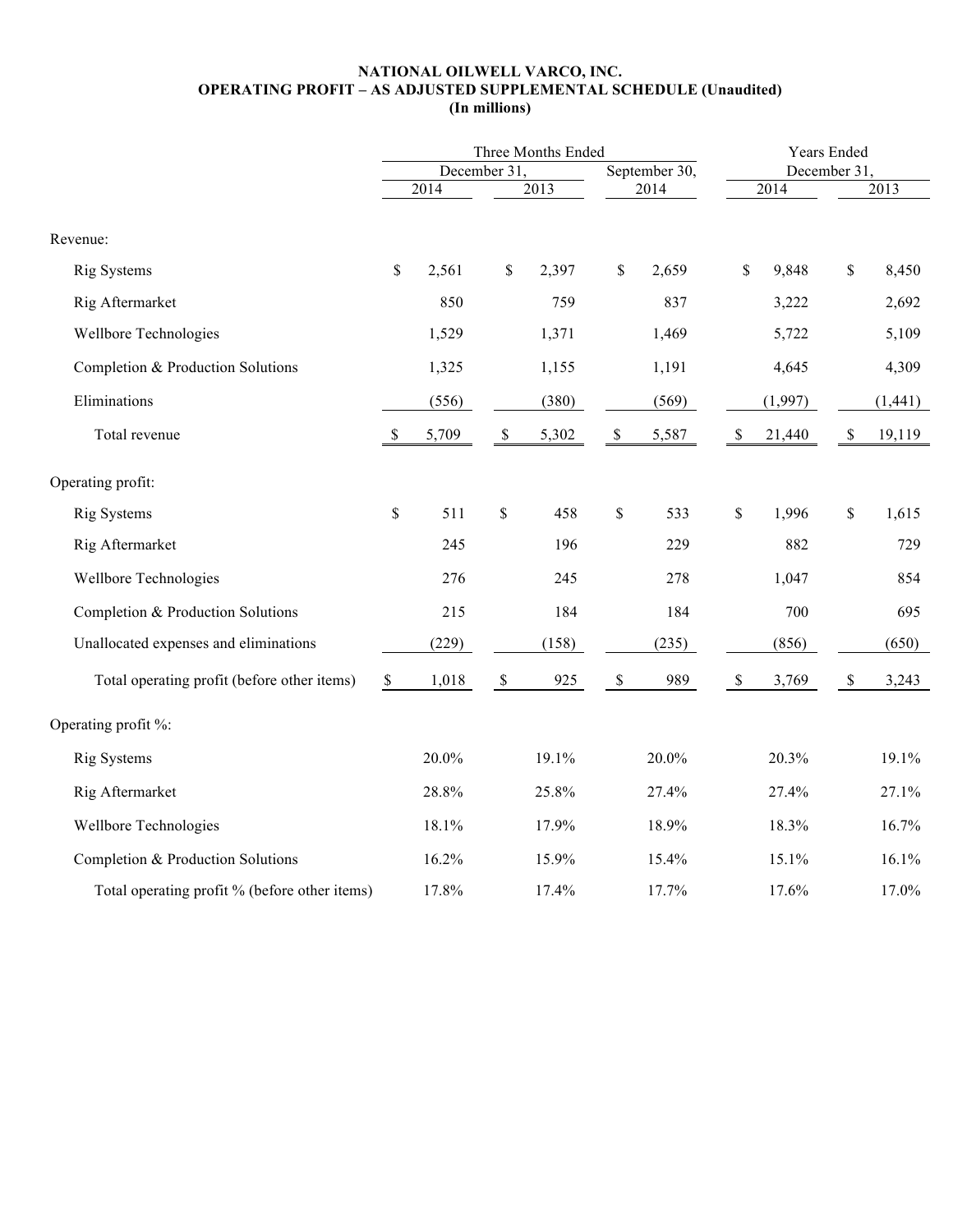### **NATIONAL OILWELL VARCO, INC. AS ADJUSTED BEFORE DEPRECIATION & AMORTIZATION SUPPLEMENTAL SCHEDULE (Unaudited) (In millions)**

|                                                                                |              | Three Months Ended |               |                |              | Years Ended    |               |       |              |              |  |
|--------------------------------------------------------------------------------|--------------|--------------------|---------------|----------------|--------------|----------------|---------------|-------|--------------|--------------|--|
|                                                                                | December 31  |                    |               |                |              | September 30,  | December 31.  |       |              |              |  |
|                                                                                |              | 2014               |               | 2013           |              | 2014           |               | 2014  |              | 2013         |  |
|                                                                                |              |                    |               |                |              |                |               |       |              |              |  |
| Operating profit excluding other items (Note 1):<br><b>Rig Systems</b>         | \$           | 511                | \$            | 458            | \$           | 533            | \$            | 1,996 | \$           |              |  |
|                                                                                |              | 245                |               | 196            |              | 229            |               | 882   |              | 1,615<br>729 |  |
| Rig Aftermarket                                                                |              |                    |               |                |              |                |               |       |              |              |  |
| Wellbore Technologies                                                          |              | 276                |               | 245            |              | 278            |               | 1,047 |              | 854          |  |
| Completion & Production Solutions                                              |              | 215                |               | 184            |              | 184            |               | 700   |              | 695          |  |
| Unallocated expenses and eliminations                                          |              | (229)              |               | (158)          |              | (235)          |               | (856) |              | (650)        |  |
| Total operating profit excluding other items                                   | $\mathbb{S}$ | 1,018              | $\mathcal{S}$ | 925            | $\mathbb{S}$ | 989            | \$            | 3,769 | \$           | 3,243        |  |
| Depreciation & amortization:                                                   |              |                    |               |                |              |                |               |       |              |              |  |
| <b>Rig Systems</b>                                                             | \$           | 23                 | $\$$          | 25             | \$           | 21             | \$            | 88    | \$           | 82           |  |
| Rig Aftermarket                                                                |              | 7                  |               | 8              |              | 7              |               | 27    |              | 26           |  |
| Wellbore Technologies                                                          |              | 111                |               | 108            |              | 112            |               | 439   |              | 420          |  |
| Completion & Production Solutions                                              |              | 58                 |               | 54             |              | 58             |               | 224   |              | 210          |  |
| Unallocated expenses and eliminations                                          |              | $\blacksquare$     |               | $\blacksquare$ |              | $\blacksquare$ |               |       |              |              |  |
| Total depreciation & amortization                                              | \$           | 199                | $\mathbb{S}$  | 195            | $\mathbb{S}$ | 198            | $\frac{1}{2}$ | 778   | \$           | 738          |  |
|                                                                                |              |                    |               |                |              |                |               |       |              |              |  |
| Operating profit as adjusted before depreciation                               |              |                    |               |                |              |                |               |       |              |              |  |
| & amortization (Note 1):                                                       |              |                    |               |                |              |                |               |       |              |              |  |
| <b>Rig Systems</b>                                                             | \$           | 534                | $\$$          | 483            | \$           | 554            | \$            | 2,084 | \$           | 1,697        |  |
| Rig Aftermarket                                                                |              | 252                |               | 204            |              | 236            |               | 909   |              | 755          |  |
| Wellbore Technologies                                                          |              | 387                |               | 353            |              | 390            |               | 1,486 |              | 1,274        |  |
| Completion & Production Solutions                                              |              | 273                |               | 238            |              | 242            |               | 924   |              | 905          |  |
| Unallocated expenses and eliminations                                          |              | (229)              |               | (158)          |              | (235)          |               | (856) |              | (650)        |  |
| Total operating profit as adjusted before                                      |              |                    |               |                |              |                |               |       |              |              |  |
| depreciation & amortization                                                    | \$           | 1,217              | $\mathbb S$   | 1,120          | \$           | 1,187          | \$            | 4,547 | S            | 3,981        |  |
| Operating profit % as adjusted before<br>depreciation & amortization (Note 1): |              |                    |               |                |              |                |               |       |              |              |  |
| <b>Rig Systems</b>                                                             |              | 20.9%              |               | 20.2%          |              | 20.8%          |               | 21.2% |              | 20.1%        |  |
| Rig Aftermarket                                                                |              | 29.6%              |               | 26.9%          |              | 28.2%          |               | 28.2% |              | 28.0%        |  |
| Wellbore Technologies                                                          |              | 25.3%              |               | 25.7%          |              | 26.5%          |               | 26.0% |              | 24.9%        |  |
| Completion & Production Solutions                                              |              | 20.6%              |               | 20.6%          |              | 20.3%          |               | 19.9% |              | 21.0%        |  |
| Total operating profit % as adjusted before                                    |              |                    |               |                |              |                |               |       |              |              |  |
| depreciation & amortization                                                    |              | 21.3%              |               | 21.1%          |              | 21.2%          |               | 21.2% |              | 20.8%        |  |
|                                                                                |              |                    |               |                |              |                |               |       |              |              |  |
| Total operating profit as adjusted before                                      |              |                    |               |                |              |                |               |       |              |              |  |
| depreciation & amortization:                                                   | \$           | 1,217              | \$            | 1,120          | $\mathbb{S}$ | 1,187          | \$            | 4,547 | \$           | 3,981        |  |
| Other items                                                                    |              | (163)              |               | (16)           |              | (1)            |               | (214) |              | (53)         |  |
| Interest income                                                                |              | 5                  |               | 4              |              | 4              |               | 18    |              | 12           |  |
| Equity income in unconsolidated affiliates                                     |              | 16                 |               | 16             |              | 9              |               | 58    |              | 63           |  |
| Other income (expense), net                                                    |              | (20)               |               | (15)           |              | 9              |               | (32)  |              | (30)         |  |
| Net income attributable to noncontrolling                                      |              |                    |               |                |              |                |               |       |              |              |  |
| interest                                                                       |              | (2)                |               | (3)            |              | (2)            |               | (5)   |              | (1)          |  |
| EBITDA (Note 1)                                                                | \$           | 1,053              | $\mathbb S$   | 1,106          | $\mathbb S$  | 1,206          | \$            | 4,372 | \$           | 3,972        |  |
|                                                                                |              |                    |               |                |              |                |               |       |              |              |  |
| Reconciliation of EBITDA (Note 1):                                             |              |                    |               |                |              |                |               |       |              |              |  |
| GAAP net income attributable to Company                                        | $\mathbb S$  | 595                | $\mathbb S$   | 658            | \$           | 699            | \$            | 2,502 | $\mathbb{S}$ | 2,327        |  |
| Income from discontinued operations                                            |              |                    |               | (31)           |              |                |               | (52)  |              | (147)        |  |
| Provision for income taxes                                                     |              | 233                |               | 257            |              | 283            |               | 1,039 |              | 943          |  |
| Interest expense                                                               |              | 26                 |               | 27             |              | 26             |               | 105   |              | 111          |  |
| Depreciation and amortization                                                  |              | 199                |               | 195            |              | 198            |               | 778   |              | 738          |  |
| <b>EBITDA</b>                                                                  |              | 1,053              |               | 1,106          |              | 1,206          |               | 4,372 |              | 3,972        |  |
| Other items                                                                    |              | 163                |               | 16             |              |                |               | 214   |              | 53           |  |
| EBITDA excluding other items (Note 1)                                          | \$           | 1,216              | \$            | 1,122          | \$           | 1,207          | \$            | 4,586 | $\mathbf S$  | 4,025        |  |